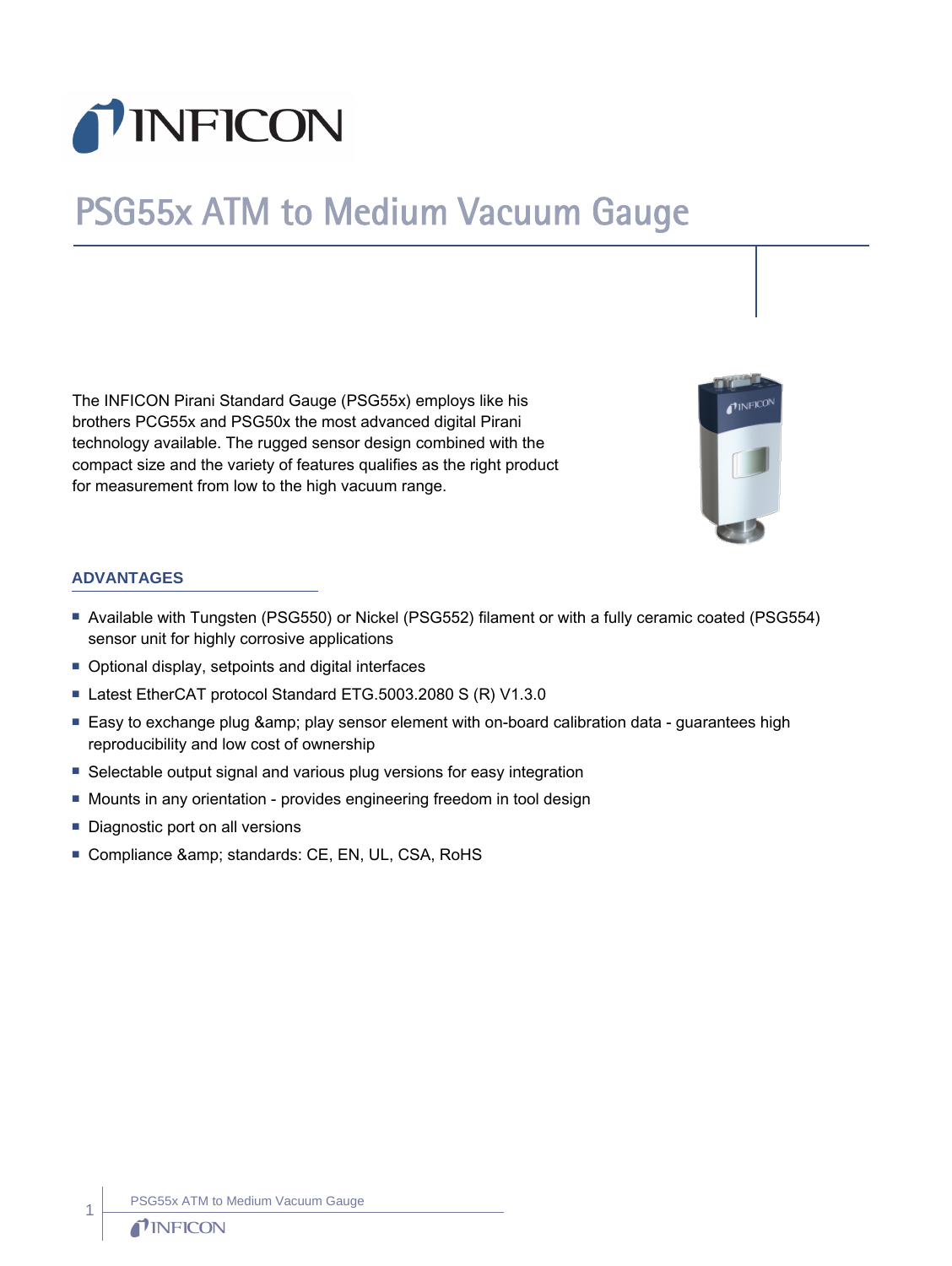#### **ORDER INFORMATION**



- <sup>1)</sup> Only with D-Sub 9-pin connector available
- <sup>2)</sup> When selecting LCD (liquid crystal display) choose desired pressure unit
- 3) Choose these settings when using an INFICON VGC50x or PGD400 / PGD500 controller or when choosing "4" under "Electrical connection"
- 4) Only with D-Sub 9-pin connector and galvanically isolated available
- 5) Only without additional digital interface available
- $6)$ Only with D-Sub 9-pin connector without LCD available
- Fieldbus options only available together with switching functions (select number "2" or "4"  $7)$ from table "Display, switching functions")
- 8) Just selectable via number "4" from table "Electrical connection"
- 9) Communication standard ETG.5003.2080 S (R) V1.3.0; old version V1.0.0 still available on request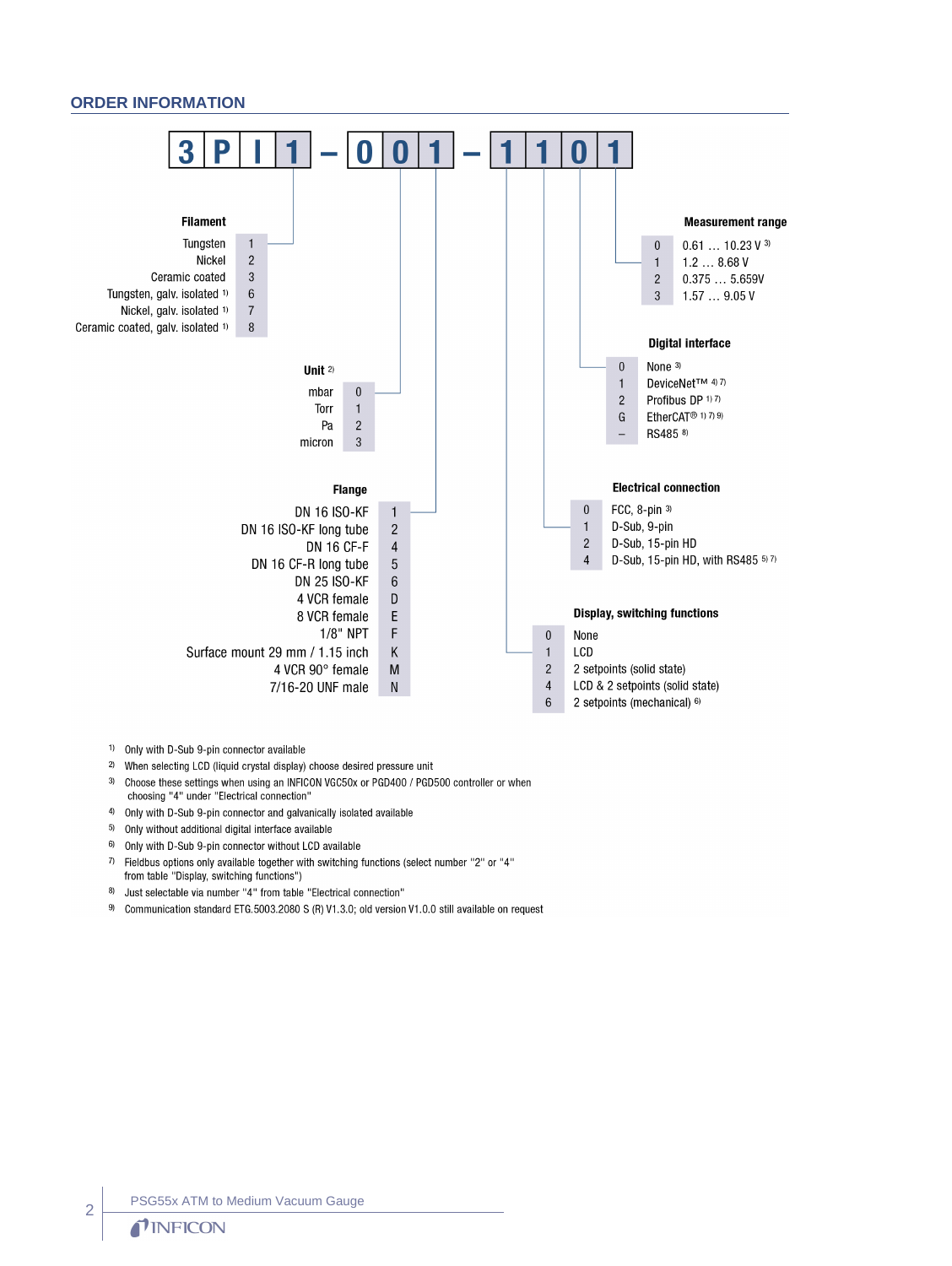# **SPECIFICATIONS** Type **PSG550 Tungsten** PSG552 Nickel PSG554 ceramic coated Measurement range mbar  $5 \times 10^{-5}$  ...  $1000$   $5 \times 10^{-5}$  ...  $1000$   $5 \times 10^{-5}$  ...  $1000$ Measurement range Torr  $3.8 \times 10^{-5}$  ... 750  $3.8 \times 10^{-5}$  ... 750  $3.8 \times 10^{-5}$  ... 750 Accuracy (N<sub>2</sub>)  $5 \times 10^{-4}$  ...  $1 \times 10^{-3}$  mbar % of reading  $\pm 50$   $\pm 50$   $\pm 50$   $\pm 50$ 1×10<sup>-3</sup> … 100 mbar % of reading  $\pm$ 15  $\pm$ 15  $\pm$ 15  $\pm$ 15  $\pm$ 15 100 … 1000 mbar % of reading  $\pm$ 50  $\pm$ 50  $\pm$ 50  $\pm$ 50  $\pm$ 50 Repeatability (N₂)  $1 \times 10^{-3}$  … 100 mbar  $\frac{1}{2}$  % of reading  $\frac{1}{2}$   $\frac{1}{2}$   $\frac{1}{2}$   $\frac{1}{2}$   $\frac{1}{2}$ Admissible pressure bar (absolute) ≤5 ≤5 ≤5 ≤5 Pressure, max. bar (absolute) 10 10 10 10 10 10 Admissible temperature Operation (ambient) <sup>o</sup>C +10 … +50 +10 … +50 +10 … +50 +10 … +50 Storage °C -20 … +65 -20 … +65 -20 … +65 Bakeout at flange <sup>°</sup>C ≤80 ≤80 ≤80 ≤80 Bakeout at flange long tube  $^{\circ}$ C  $\leq$ 250  $\leq$ 250  $\leq$ 250  $\leq$ 250 Supply voltage  $V$  (dc)  $+15$  ... +30  $+15$  ... +30  $+15$  ... +30 Power consumption Without fieldbus W  $\leq 2.5$   $\leq 2.5$   $\leq 2.5$ DeviceNet™ W ≤3 ≤3 ≤3 Profibus W ≤3 ≤3 ≤3 Output signal analog 3PIx-0xx-xxx0 V 0 … +10 0 … +10 0 … +10 Output signal analog 3PIx-0xx-xxx1 V 0 … +8.5 0 … +8.5 0 … +8.5 Output signal analog 3PIx-0xx-xxx2 V 0 … +5.529 0 … +5.529 0 … +5.529 Output signal analog 3PIx-0xx-xxx3 V 0 … +8.875 0 … +8.875 0 … +8.875 Measuring range 3PIx-0xxxxx0 V +0.61 … +10 +0.61 … +10 +0.61 … +10 +0.61 … +10 Measuring range 3PIx-0xxxxx1 V +1.2 … +8.5 +1.2 … +8.5 +1.2 … +8.5 Measuring range 3PIx-0xxxxx2 V +0.375 … +5.529 +0.375 … +5.529 +0.375 … +5.529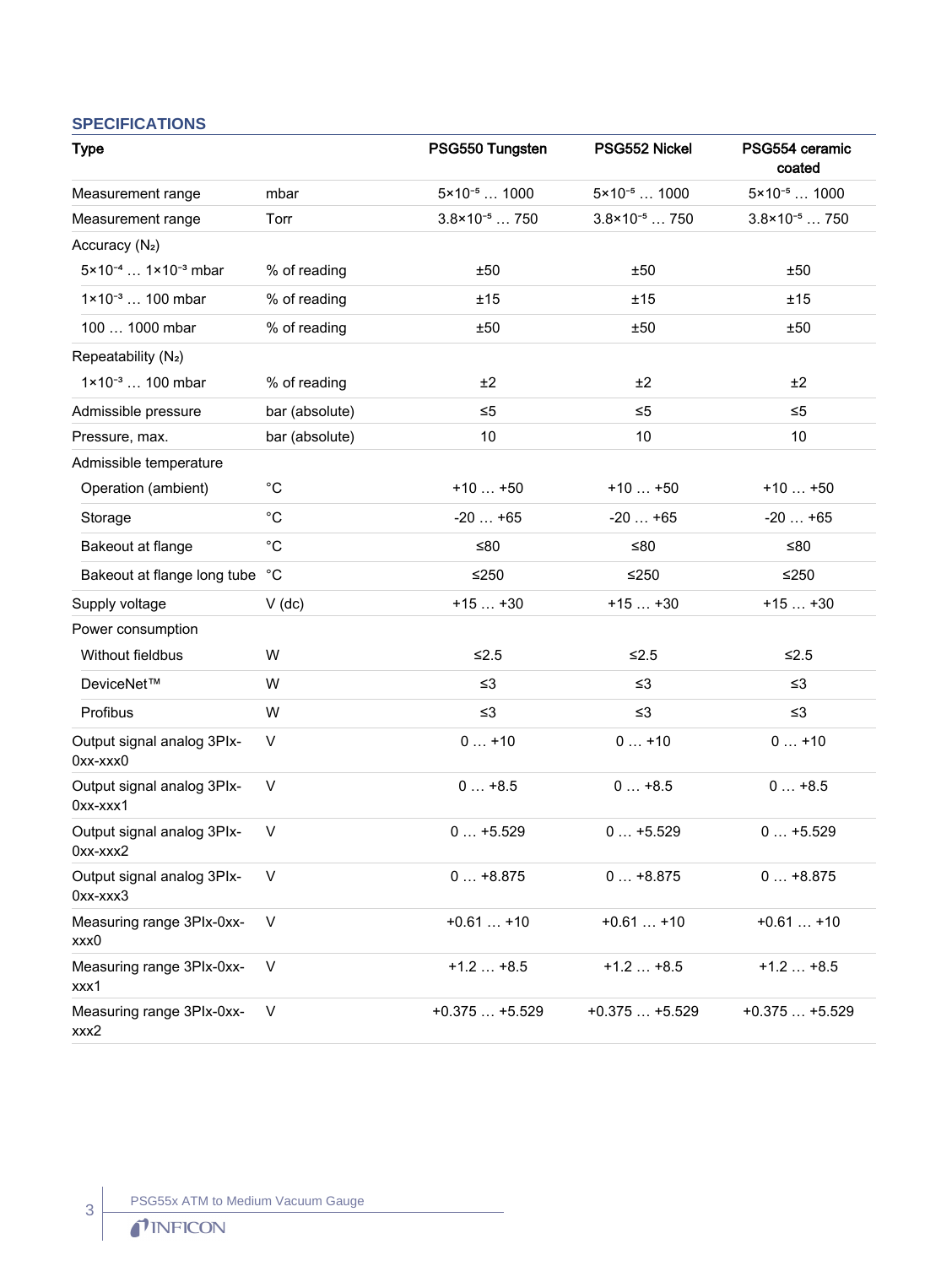#### **SPECIFICATIONS**

| <b>Type</b>                          |                  | PSG550 Tungsten                                                                     | PSG552 Nickel             | PSG554 ceramic<br>coated  |
|--------------------------------------|------------------|-------------------------------------------------------------------------------------|---------------------------|---------------------------|
| Measuring range 3Plx-0xx-<br>xxx3    | V                | $+1.57+8.875$                                                                       | $+1.57+8.875$             | $+1.57+8.875$             |
| Voltage vs. pressure                 |                  |                                                                                     |                           |                           |
| 3Plx-0xx-xxx0                        | volts per decade | 1.286                                                                               | 1.286                     | 1.286                     |
| 3Plx-0xx-xxx1 / -xxx2 / -<br>xxx3    | volts per decade | 1                                                                                   | 1                         | 1                         |
| Load impedance                       | kΩ               | >10                                                                                 | >10                       | $>10$                     |
| Setpoint relay                       |                  |                                                                                     |                           |                           |
| Number of setpoints                  |                  | $\overline{2}$                                                                      | $\overline{c}$            | $\overline{2}$            |
| Relay contact                        |                  | n.o., potential free                                                                | n.o., potential free      | n.o., potential free      |
| Setpoint relay                       |                  |                                                                                     |                           |                           |
| Range (N <sub>2</sub> )              | mbar             | $5 \times 10^{-5}$ 1000                                                             | $5 \times 10^{-5}$ 1000   | $5 \times 10^{-5}$ 1000   |
| Setpoint relay                       |                  |                                                                                     |                           |                           |
| Hysteresis                           | % of threshold   | 10                                                                                  | 10                        | 10                        |
| Setpoint relay                       |                  |                                                                                     |                           |                           |
| Contact rating solid state<br>relays | $V$ (dc)         | ≤30                                                                                 | ≤30                       | $≤30$                     |
| Contact rating mechanical<br>relays  | $V$ (dc)         | ≤30                                                                                 | $≤30$                     | $≤30$                     |
| Setpoint relay                       |                  |                                                                                     |                           |                           |
| Contact rating solid state<br>relays | $A$ (dc)         | $≤0.3$                                                                              | ≤ $0.3$                   | ≤ $0.3$                   |
| Contact rating mechanical<br>relays  | $A$ (dc)         | $\leq 1$                                                                            | $\leq 1$                  | $\leq 1$                  |
| Setpoint relay                       |                  |                                                                                     |                           |                           |
| Switching time                       | ms               | ≤30                                                                                 | ≤30                       | $≤30$                     |
| Interface (digital)                  |                  | <b>RS232C</b>                                                                       | <b>RS232C</b>             | <b>RS232C</b>             |
| Electrical connection                |                  |                                                                                     |                           |                           |
| 3Plx-0xx-x0xx                        |                  | FCC, 8-pin                                                                          | FCC, 8-pin                | FCC, 8-pin                |
| 3Plx-0xx-x1xx                        |                  | D-Sub, 9-pin, male                                                                  | D-Sub, 9-pin, male        | D-Sub, 9-pin, male        |
| 3Plx-0xx-x2xx                        |                  | D-Sub, 15-pin HD,<br>male                                                           | D-Sub, 15-pin HD,<br>male | D-Sub, 15-pin HD,<br>male |
| 3Plx-0xx-x4xx                        |                  | D-Sub, 15-pin HD, with D-Sub, 15-pin HD, with D-Sub, 15-pin HD, with<br>RS485, male | RS485, male               | RS485, male               |
| Cable length                         | $m$ (ft.)        | ≤100 $(≤330)$                                                                       | ≤100 $(≤330)$             | ≤100 $(≤330)$             |
| RS232C operation                     | $m$ (ft.)        | ≤30 $(≤100)$                                                                        | ≤30 $(≤100)$              | ≤30 $(≤100)$              |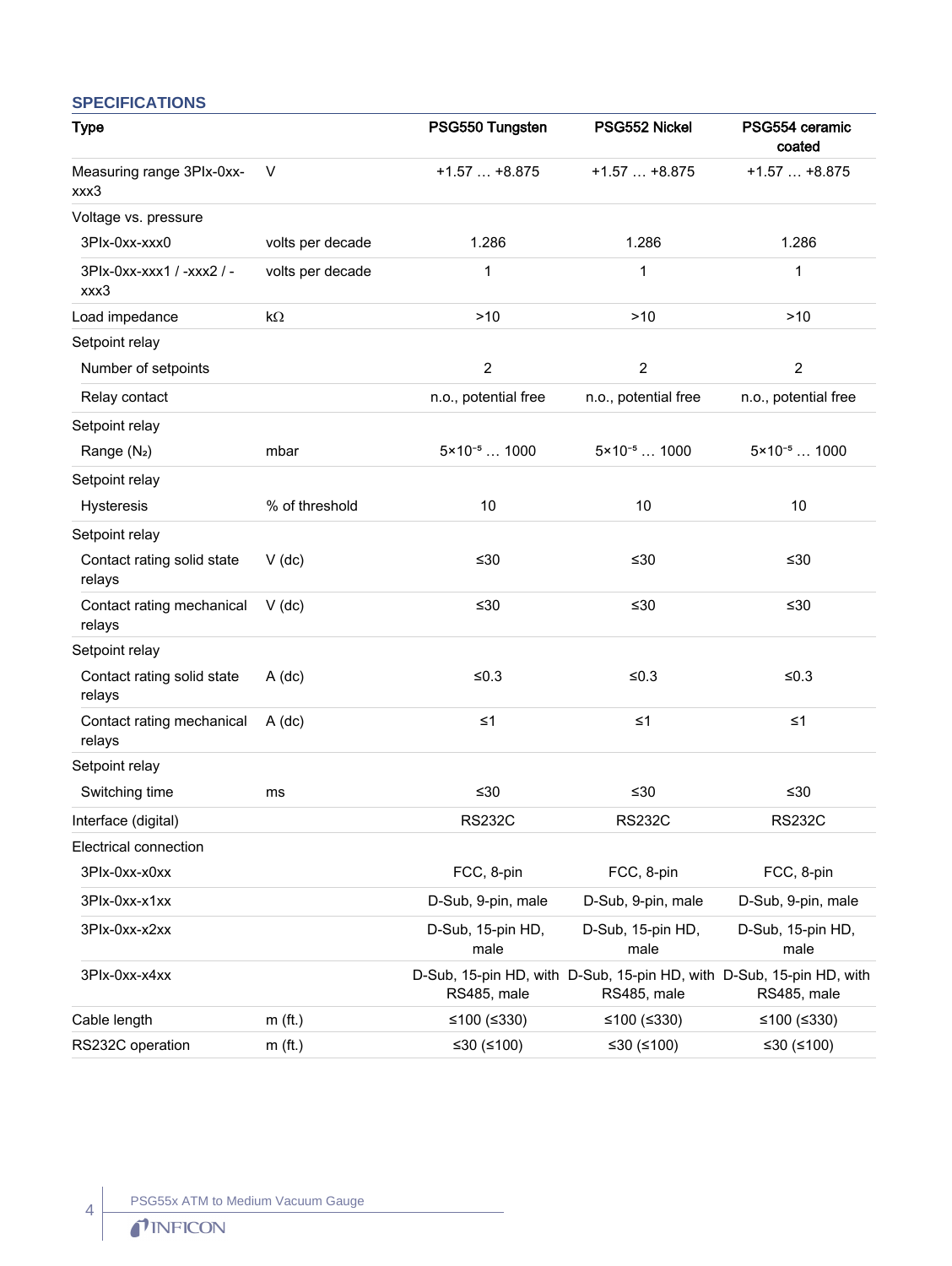#### **SPECIFICATIONS** Type PSG550 Tungsten PSG552 Nickel PSG554 ceramic coated Materials exposed to vacuum W, Ni, NiFe, glass, SnAg, stainless steel Ni, NiFe, glass, SnAg, stainless steel Al₂O₃, stainless steel Internal volume DN 16 ISO-KF cm³ 4.7 4.7 4.7 DN 16 ISO-KF long tube cm<sup>3</sup> 14.5 14.5 14.5 14.5 14.5  $\text{DN 16 C} \text{F-F}$  cm $^3$  8 8 8 8 DN 16 CF-R long tube cm<sup>3</sup> 14 14 14 14 14 14 DN 25 ISO-KF, 4 VCR cm³ 5.5 5.5 5.5 8 VCR cm³ 7 7 7 1/8" NPT, 7/16-20 UNF cm<sup>3</sup> 5.2 5.2 5.2 5.2 5.2 Surface mount 29 mm/1.15 inch  $\text{cm}^3$  and  $\text{cm}^3$  and  $\text{cm}^3$  and  $\text{cm}^3$  and  $\text{cm}^3$  and  $\text{cm}^3$  and  $\text{cm}^3$  and  $\text{cm}^3$  and  $\text{cm}^3$  and  $\text{cm}^3$  and  $\text{cm}^3$  and  $\text{cm}^3$  and  $\text{cm}^3$  and  $\text{cm}^3$  and  $\text{cm}^3$  and  $\text{cm}^3$  a  $4 \text{ VCR } 90^{\circ}$  cm $3 \text{ cm}^3$  7.9 7.9 7.9 7.9 7.9 **Weight** Without fieldbus interface g 115 m  $\frac{130}{15}$  115 m  $\frac{130}{115}$  115 m  $\frac{130}{115}$  115 m  $\frac{130}{115}$ With fieldbus interface  $g$  230  $\ldots$  250 230  $\ldots$  250 230  $\ldots$  250 230  $\ldots$  250 Degree of protection **IP 40** IP 40 **IP 40** IP 40 **IP 40 Standards** CE conformity EN 61000-6-2/-6-3, EN EN 61000-6-2/-6-3, EN EN 61000-6-2/-6-3, EN 61010 61010 61010 ETL certification UL 61010-1, CSA 22.2 UL 61010-1, CSA 22.2 UL 61010-1, CSA 22.2 No.61010-1 No.61010-1 No.61010-1 DeviceNet™ Protocol DeviceNet™, group 2 slave only DeviceNet™, group 2 slave only DeviceNet™, group 2 slave only MAC ID 2 switches (address 00 2 switches (address 00 2 switches (address 00 - 63) or network programmable - 63) or network programmable - 63) or network programmable Digital functions **read pressure**, select units: Torr, mbar, Pa, micron, counts; monitor gauge status, detailed alarm and warning information, safe state allows definition of behavior in definition of behavior in definition of behavior in case of error read pressure, select units: Torr, mbar, Pa, micron, counts; monitor gauge status, detailed alarm and warning information, safe state allows case of error read pressure, select units: Torr, mbar, Pa, micron, counts; monitor gauge status, detailed alarm and warning information, safe state allows case of error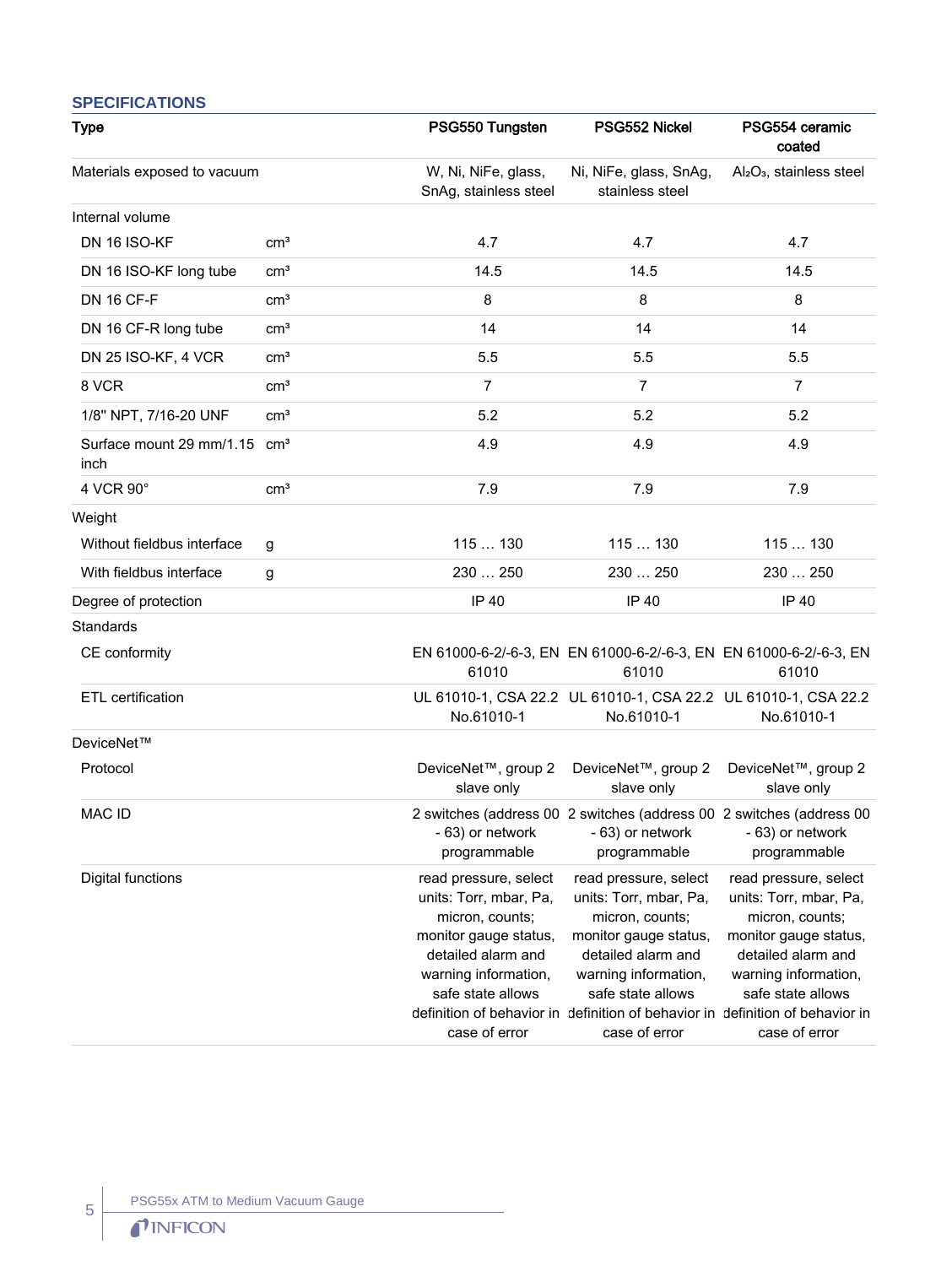| <b>SPECIFICATIONS</b> |  |  |
|-----------------------|--|--|
|-----------------------|--|--|

| <b>Type</b>                                                       |           | PSG550 Tungsten                                                                                                                                                                 | PSG552 Nickel                                                                                                                                                                                                                                                    | PSG554 ceramic<br>coated                                                                                                                                                        |
|-------------------------------------------------------------------|-----------|---------------------------------------------------------------------------------------------------------------------------------------------------------------------------------|------------------------------------------------------------------------------------------------------------------------------------------------------------------------------------------------------------------------------------------------------------------|---------------------------------------------------------------------------------------------------------------------------------------------------------------------------------|
| Specification                                                     |           | DeviceNet™ "Vacuum<br>Gauge Device Profile"                                                                                                                                     | DeviceNet™ "Vacuum<br><b>Gauge Device Profile"</b>                                                                                                                                                                                                               | DeviceNet™ "Vacuum<br>Gauge Device Profile"                                                                                                                                     |
| Device type                                                       |           | "CG" for combination<br>gauge                                                                                                                                                   | "CG" for combination<br>gauge                                                                                                                                                                                                                                    | "CG" for combination<br>gauge                                                                                                                                                   |
| I / O slave messaging                                             |           | polling only                                                                                                                                                                    | polling only                                                                                                                                                                                                                                                     | polling only                                                                                                                                                                    |
| <b>Connector for DeviceNet</b>                                    |           | Micro-Style, 5-pin,<br>male                                                                                                                                                     | Micro-Style, 5-pin,<br>male                                                                                                                                                                                                                                      | Micro-Style, 5-pin,<br>male                                                                                                                                                     |
| DeviceNet™                                                        |           |                                                                                                                                                                                 |                                                                                                                                                                                                                                                                  |                                                                                                                                                                                 |
| Data rate switch                                                  | kBaud     | 125, 250, 500 or                                                                                                                                                                | 125, 250, 500 or<br>network programmable network programmable network programmable                                                                                                                                                                               | 125, 250, 500 or                                                                                                                                                                |
| DeviceNet™                                                        |           |                                                                                                                                                                                 |                                                                                                                                                                                                                                                                  |                                                                                                                                                                                 |
| Cable length 125 kbps                                             | $m$ (ft.) | 500 (1650)                                                                                                                                                                      | 500 (1650)                                                                                                                                                                                                                                                       | 500 (1650)                                                                                                                                                                      |
| Cable length 250 kbps                                             | $m$ (ft.) | 250 (825)                                                                                                                                                                       | 250 (825)                                                                                                                                                                                                                                                        | 250 (825)                                                                                                                                                                       |
| Cable length 500 kbps                                             | $m$ (ft.) | 100 (330)                                                                                                                                                                       | 100 (330)                                                                                                                                                                                                                                                        | 100 (330)                                                                                                                                                                       |
| DeviceNet™                                                        |           |                                                                                                                                                                                 |                                                                                                                                                                                                                                                                  |                                                                                                                                                                                 |
| Supply voltage for<br>DeviceNet™ 3PI6- / 3PI7- /<br>3PI8-0xx-xxxx | $V$ (dc)  | $+15+30$                                                                                                                                                                        | $+15+30$                                                                                                                                                                                                                                                         | $+15+30$                                                                                                                                                                        |
| DeviceNet™                                                        |           |                                                                                                                                                                                 |                                                                                                                                                                                                                                                                  |                                                                                                                                                                                 |
| Power consuption 3PI6-/<br>3PI7- / 3PI8-0xx-xxxx                  | W         | $\leq$ 3                                                                                                                                                                        | $\leq$ 3                                                                                                                                                                                                                                                         | $\leq$ 3                                                                                                                                                                        |
| Profibus DP                                                       |           |                                                                                                                                                                                 |                                                                                                                                                                                                                                                                  |                                                                                                                                                                                 |
| Baud rates                                                        | kBaud     | 9.6 / 19.2 / 93.75 /<br>187.5 / 500                                                                                                                                             | 9.6 / 19.2 / 93.75 /<br>187.5 / 500                                                                                                                                                                                                                              | 9.6 / 19.2 / 93.75 /<br>187.5 / 500                                                                                                                                             |
| Profibus DP                                                       |           |                                                                                                                                                                                 |                                                                                                                                                                                                                                                                  |                                                                                                                                                                                 |
| Baud rates                                                        | Mbaud     | 1.5/12                                                                                                                                                                          | 1.5/12                                                                                                                                                                                                                                                           | 1.5/12                                                                                                                                                                          |
| Profibus DP                                                       |           |                                                                                                                                                                                 |                                                                                                                                                                                                                                                                  |                                                                                                                                                                                 |
| Address                                                           |           | - 127) or network<br>programmable                                                                                                                                               | 2 switches (address 00 2 switches (address 00 2 switches (address 00<br>- 127) or network<br>programmable                                                                                                                                                        | - 127) or network<br>programmable                                                                                                                                               |
| Digital functions                                                 |           | read pressure, select<br>units: Torr, mbar, Pa,<br>micron, counts;<br>monitor gauge status,<br>detailed alarm and<br>warning information,<br>safe state allows<br>case of error | read pressure, select<br>units: Torr, mbar, Pa,<br>micron, counts;<br>monitor gauge status,<br>detailed alarm and<br>warning information,<br>safe state allows<br>definition of behavior in definition of behavior in definition of behavior in<br>case of error | read pressure, select<br>units: Torr, mbar, Pa,<br>micron, counts;<br>monitor gauge status,<br>detailed alarm and<br>warning information,<br>safe state allows<br>case of error |

6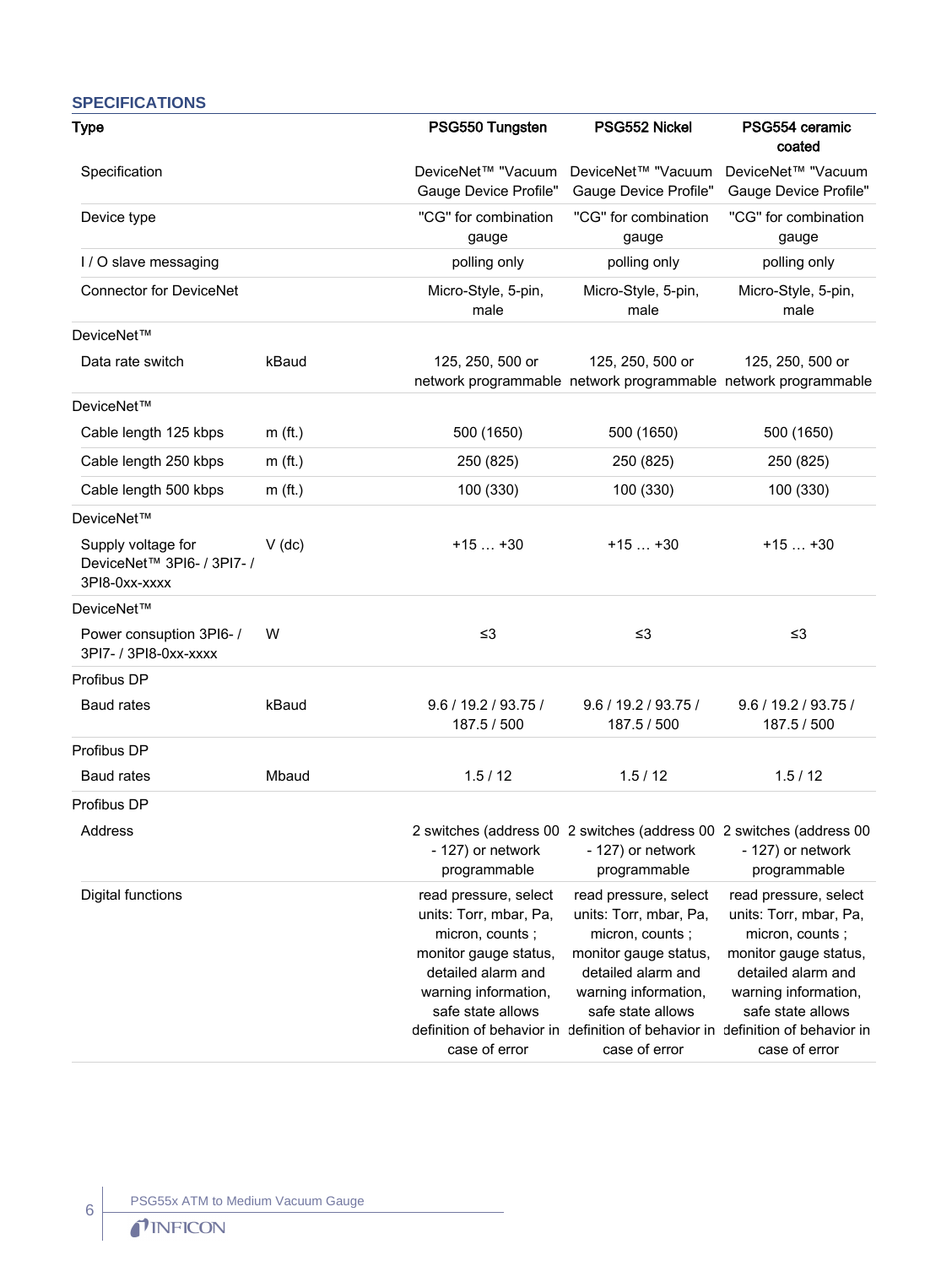| <b>SPECIFICATIONS</b>     |       |                                                                                                                                                                                 |                                                                                                                                                                                 |                                                                                                                                                                                                                                                                  |
|---------------------------|-------|---------------------------------------------------------------------------------------------------------------------------------------------------------------------------------|---------------------------------------------------------------------------------------------------------------------------------------------------------------------------------|------------------------------------------------------------------------------------------------------------------------------------------------------------------------------------------------------------------------------------------------------------------|
| Type                      |       | PSG550 Tungsten                                                                                                                                                                 | PSG552 Nickel                                                                                                                                                                   | PSG554 ceramic<br>coated                                                                                                                                                                                                                                         |
| Connector for Profibus DP |       | D-Sub, 9-pin, female                                                                                                                                                            | D-Sub, 9-pin, female                                                                                                                                                            | D-Sub, 9-pin, female                                                                                                                                                                                                                                             |
| <b>RS485C</b>             |       |                                                                                                                                                                                 |                                                                                                                                                                                 |                                                                                                                                                                                                                                                                  |
| <b>Baud rates</b>         | kBaud | 9.6 / 19.2 / 38.4 / 57.6                                                                                                                                                        | 9.6 / 19.2 / 38.4 / 57.6                                                                                                                                                        | 9.6 / 19.2 / 38.4 / 57.6                                                                                                                                                                                                                                         |
| <b>RS485C</b>             |       |                                                                                                                                                                                 |                                                                                                                                                                                 |                                                                                                                                                                                                                                                                  |
| Address                   |       | $-255)$                                                                                                                                                                         | 2 switches (address 00 2 switches (address 00 2 switches (address 00<br>$-255)$                                                                                                 | $-255$                                                                                                                                                                                                                                                           |
| <b>Digital functions</b>  |       | read pressure, select<br>units: Torr, mbar, Pa,<br>micron, counts;<br>monitor gauge status,<br>detailed alarm and<br>warning information,<br>safe state allows<br>case of error | read pressure, select<br>units: Torr, mbar, Pa,<br>micron, counts;<br>monitor gauge status,<br>detailed alarm and<br>warning information,<br>safe state allows<br>case of error | read pressure, select<br>units: Torr, mbar, Pa,<br>micron, counts;<br>monitor gauge status,<br>detailed alarm and<br>warning information,<br>safe state allows<br>definition of behavior in definition of behavior in definition of behavior in<br>case of error |
| Connector for RS485       |       | D-Sub, 15-pin HD,<br>male                                                                                                                                                       | D-Sub, 15-pin HD,<br>male                                                                                                                                                       | D-Sub, 15-pin HD,<br>male                                                                                                                                                                                                                                        |
| EtherCAT                  |       |                                                                                                                                                                                 |                                                                                                                                                                                 |                                                                                                                                                                                                                                                                  |
| Protocol EtherCAT         |       | EtherCAT                                                                                                                                                                        | EtherCAT                                                                                                                                                                        | protocol specialized for protocol specialized for protocol specialized for<br>EtherCAT                                                                                                                                                                           |
| Communication standards   |       | ETG.5003.1 S (R)<br>V1.1.0 Common<br>Device<br>ProfileETG.5003.2080<br>S (R) V1.3.0 Specific<br>Device Profile:<br>Vacuum Gauge                                                 | ETG.5003.1 S (R)<br>V1.1.0 Common<br>Device<br>ProfileETG.5003.2080<br>S (R) V1.3.0 Specific<br>Device Profile:<br>Vacuum Gauge                                                 | ETG.5003.1 S (R)<br>V1.1.0 Common<br>Device<br>ProfileETG.5003.2080<br>S (R) V1.3.0 Specific<br>Device Profile:<br>Vacuum Gauge                                                                                                                                  |
| Node address              |       | <b>Explicit Device</b><br>Identification                                                                                                                                        | <b>Explicit Device</b><br>Identification                                                                                                                                        | <b>Explicit Device</b><br>Identification                                                                                                                                                                                                                         |
| Physical layer            |       | 100BASE-Tx (IEEE<br>802.3)                                                                                                                                                      | 100BASE-Tx (IEEE<br>802.3)                                                                                                                                                      | 100BASE-Tx (IEEE<br>802.3)                                                                                                                                                                                                                                       |
| EtherCAT connector        |       | RJ45, 8-pin (socket),<br>IN and OUT                                                                                                                                             | RJ45, 8-pin (socket),<br>IN and OUT                                                                                                                                             | RJ45, 8-pin (socket),<br>IN and OUT                                                                                                                                                                                                                              |
| Cable                     |       | shielded Ethernet<br>CAT5e or higher                                                                                                                                            | shielded Ethernet<br>CAT5e or higher                                                                                                                                            | shielded Ethernet<br>CAT5e or higher                                                                                                                                                                                                                             |
| Process data              |       | Fixed PDO mapping<br>and configurable PDO<br>mapping                                                                                                                            | Fixed PDO mapping<br>and configurable PDO<br>mapping                                                                                                                            | Fixed PDO mapping<br>and configurable PDO<br>mapping                                                                                                                                                                                                             |
| Mailbox (CoE)             |       | SDO requests,<br>responses and<br>information                                                                                                                                   | SDO requests,<br>responses and<br>information                                                                                                                                   | SDO requests,<br>responses and<br>information                                                                                                                                                                                                                    |

7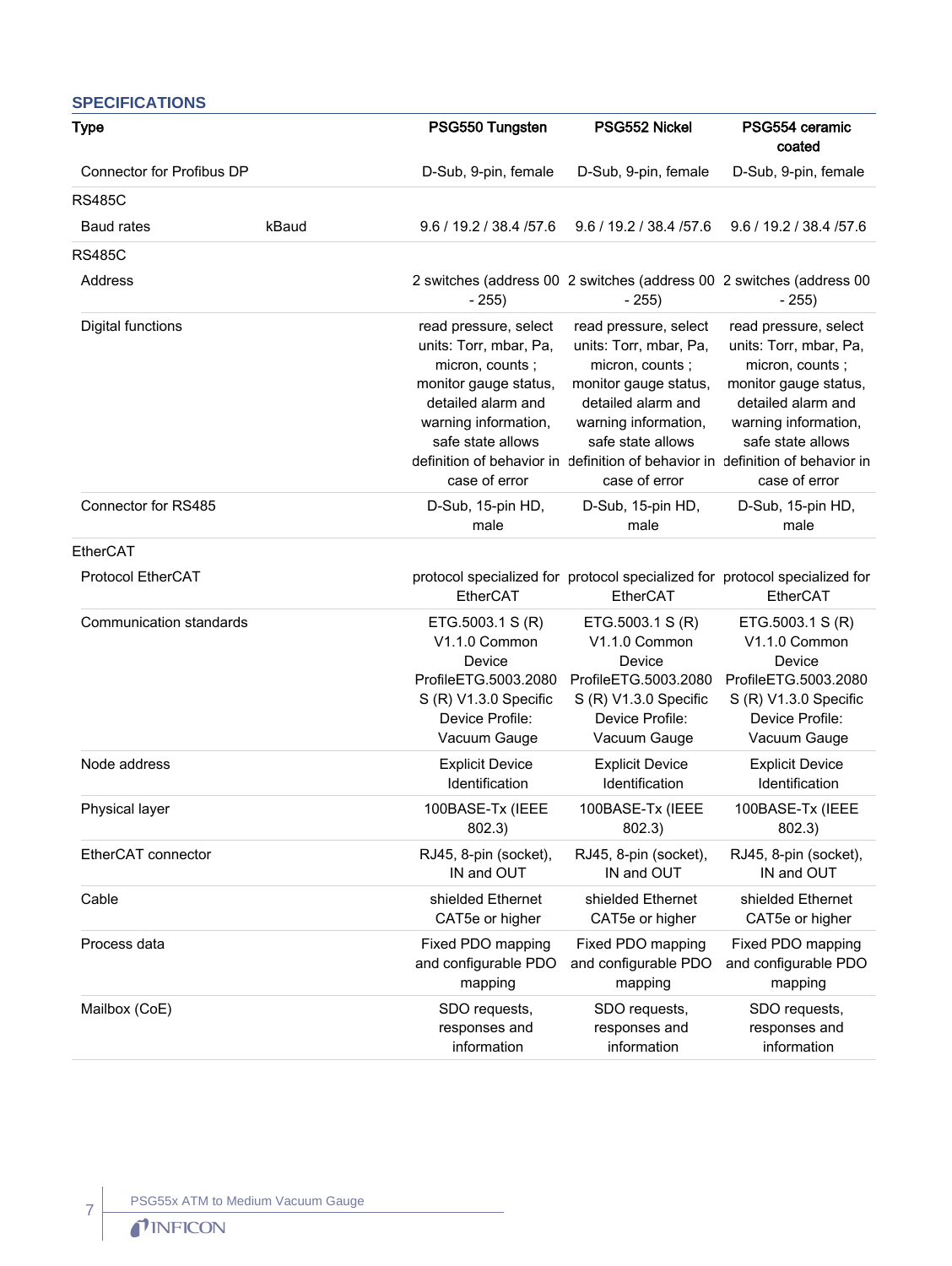| <b>SPECIFICATIONS</b> |           |                 |               |                          |
|-----------------------|-----------|-----------------|---------------|--------------------------|
| <b>Type</b>           |           | PSG550 Tungsten | PSG552 Nickel | PSG554 ceramic<br>coated |
| EtherCAT              |           |                 |               |                          |
| Cable length          | $m$ (ft.) | ≤100 (330)      | ≤100 (330)    | ≤100 (330)               |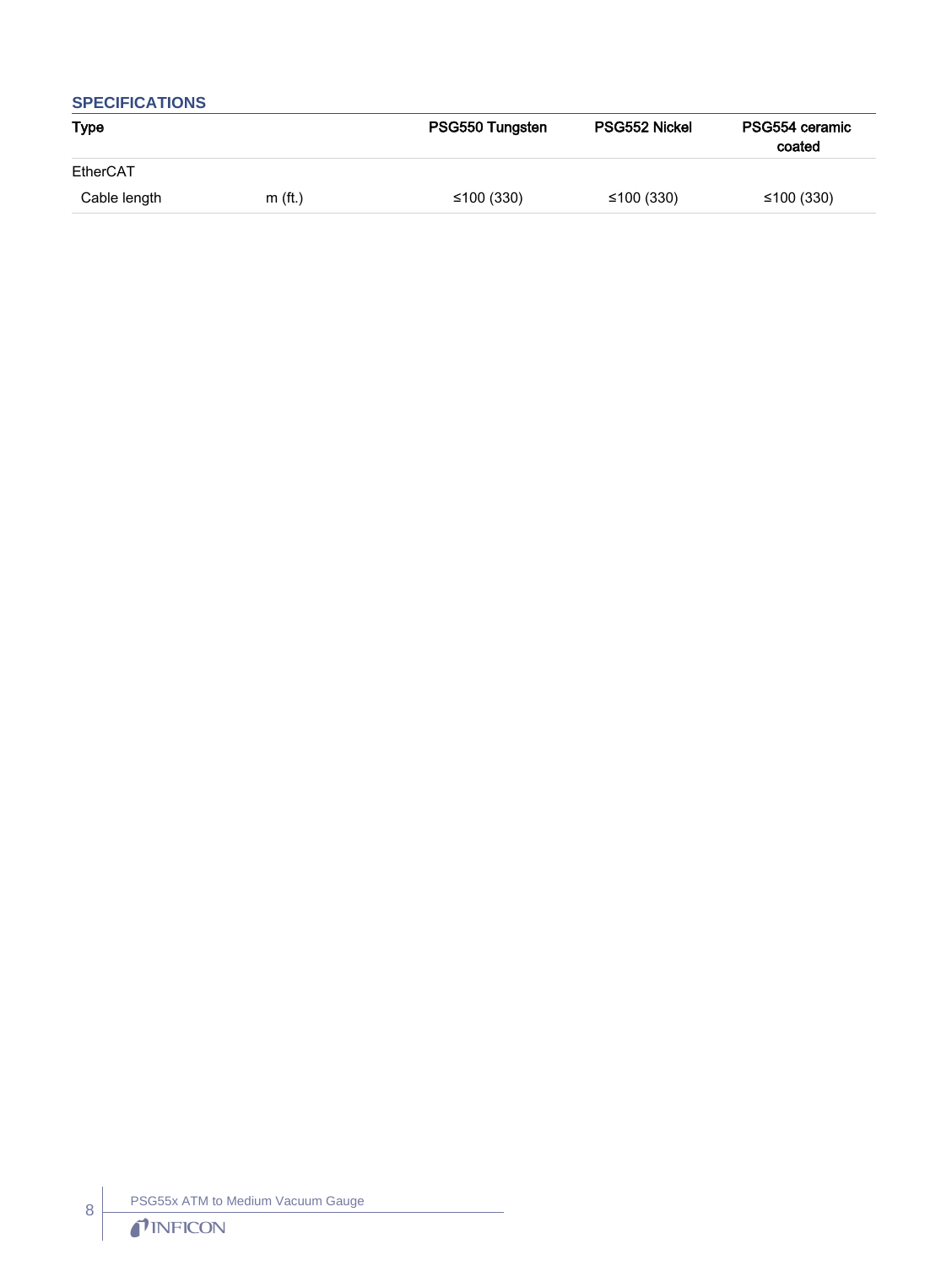# **SPAREPARTS**

|                                         | PSG550 Tungsten          | PSG552 Nickel            | PSG554 ceramic<br>coated |
|-----------------------------------------|--------------------------|--------------------------|--------------------------|
| PSG550 Spare sensor, 1/8" NPT           | 355-930                  |                          |                          |
| PSG550 Spare sensor, 29x29mm            | 355-934                  |                          |                          |
| PSG550 Spare sensor, 4-VCR              | 355-932                  |                          |                          |
| PSG550 Spare sensor, 4-VCR / 90°        | 355-935                  |                          |                          |
| PSG550 Spare sensor, 7/16-20 UNF        | 355-933                  |                          |                          |
| PSG550 Spare sensor, 8-VCR              | 355-931                  |                          |                          |
| PSG550 Spare sensor, DN 16 CF-F         | 355-927                  |                          |                          |
| PSG550 Spare sensor, DN 16 CF-R, long   | 355-928                  |                          |                          |
| PSG550 Spare sensor, DN 16 ISO-KF       | 355-925                  |                          |                          |
| PSG550 Spare sensor, DN 25 ISO-KF       | 355-929                  |                          |                          |
| PSG550 Spare sensor, DN16 ISO-KF, long  | 355-926                  | $\overline{\phantom{a}}$ |                          |
| PSG552 Spare sensor, 1/8" NPT           | $\overline{\phantom{a}}$ | 355-941                  |                          |
| PSG552 Spare sensor, 29 x 29mm          |                          | 355-945                  |                          |
| PSG552 Spare sensor, 4-VCR              |                          | 355-943                  |                          |
| PSG552 Spare sensor, 4-VCR / 90°        |                          | 355-946                  |                          |
| PSG552 Spare sensor, 7/16-20 UNF        |                          | 355-944                  |                          |
| PSG552 Spare sensor, 8-VCR              |                          | 355-942                  |                          |
| PSG552 Spare sensor, DN 16 CF-F         |                          | 355-938                  |                          |
| PSG552 Spare sensor, DN 16 CF-R, long   |                          | 355-939                  |                          |
| PSG552 Spare sensor, DN 16 ISO-KF       |                          | 355-936                  |                          |
| PSG552 Spare sensor, DN 25 ISO-KF       |                          | 355-940                  |                          |
| PSG552 Spare sensor, DN16 ISO-KF, long  |                          | 355-937                  |                          |
| PSG554 Spare sensor, 1/8" NPT           |                          |                          | 355-952                  |
| PSG554 Spare sensor, 29x29mm            |                          |                          | 355-956                  |
| PSG554 Spare sensor, 4-VCR              |                          | $\overline{\phantom{a}}$ | 355-954                  |
| PSG554 Spare sensor, 4-VCR / 90°        |                          |                          | 355-957                  |
| PSG554 Spare sensor, 7/16-20 UNF        |                          |                          | 355-955                  |
| PSG554 Spare sensor, 8-VCR              |                          |                          | 355-953                  |
| PSG554 Spare sensor, DN 16 CF-F         |                          |                          | 355-949                  |
| PSG554 Spare sensor, DN 16 CF-R, long   |                          | $\overline{\phantom{a}}$ | 355-950                  |
| PSG554 Spare sensor, DN 16 ISO-KF       |                          |                          | 355-947                  |
| PSG554 Spare sensor, DN 16 ISO-KF, long |                          |                          | 355-948                  |
| PSG554 Spare sensor, DN 25 ISO-KF       |                          |                          | 355-951                  |